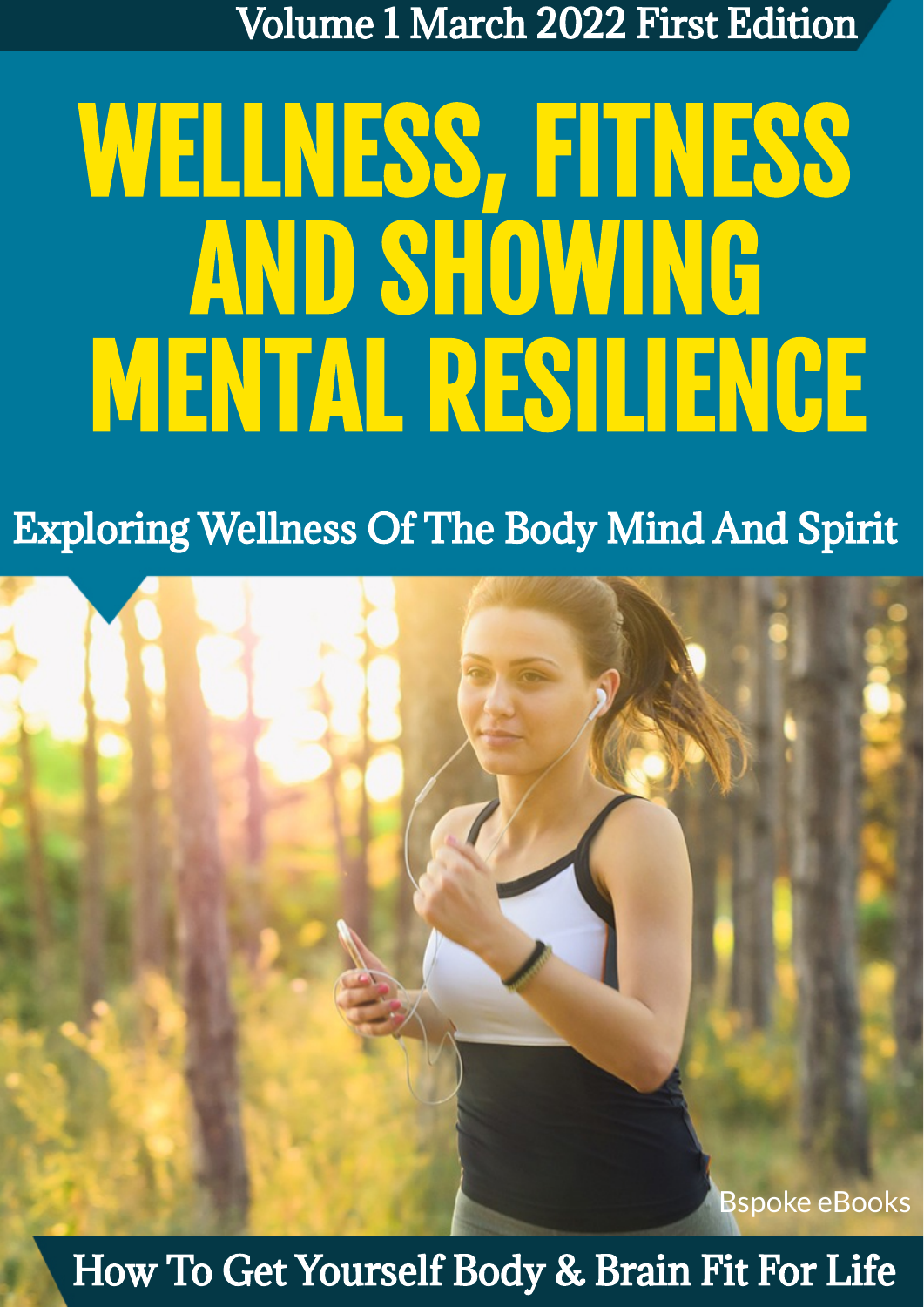## TABLE OF CONTENTS



- **02 THE INTER-CHANGEABILITY OF WELLNESS, FITNESS AND HEALTH**
- **03 THE QUALITY OF LIFE**
- **04 IS HEALTH IMPORTANT?**
- **05 WELLNESS TERMINOLOGY**
- **06 WHAT MAKES US WELL?**
- **07 WELLNESS**
- **08 INFORMATION ON WELLNESS**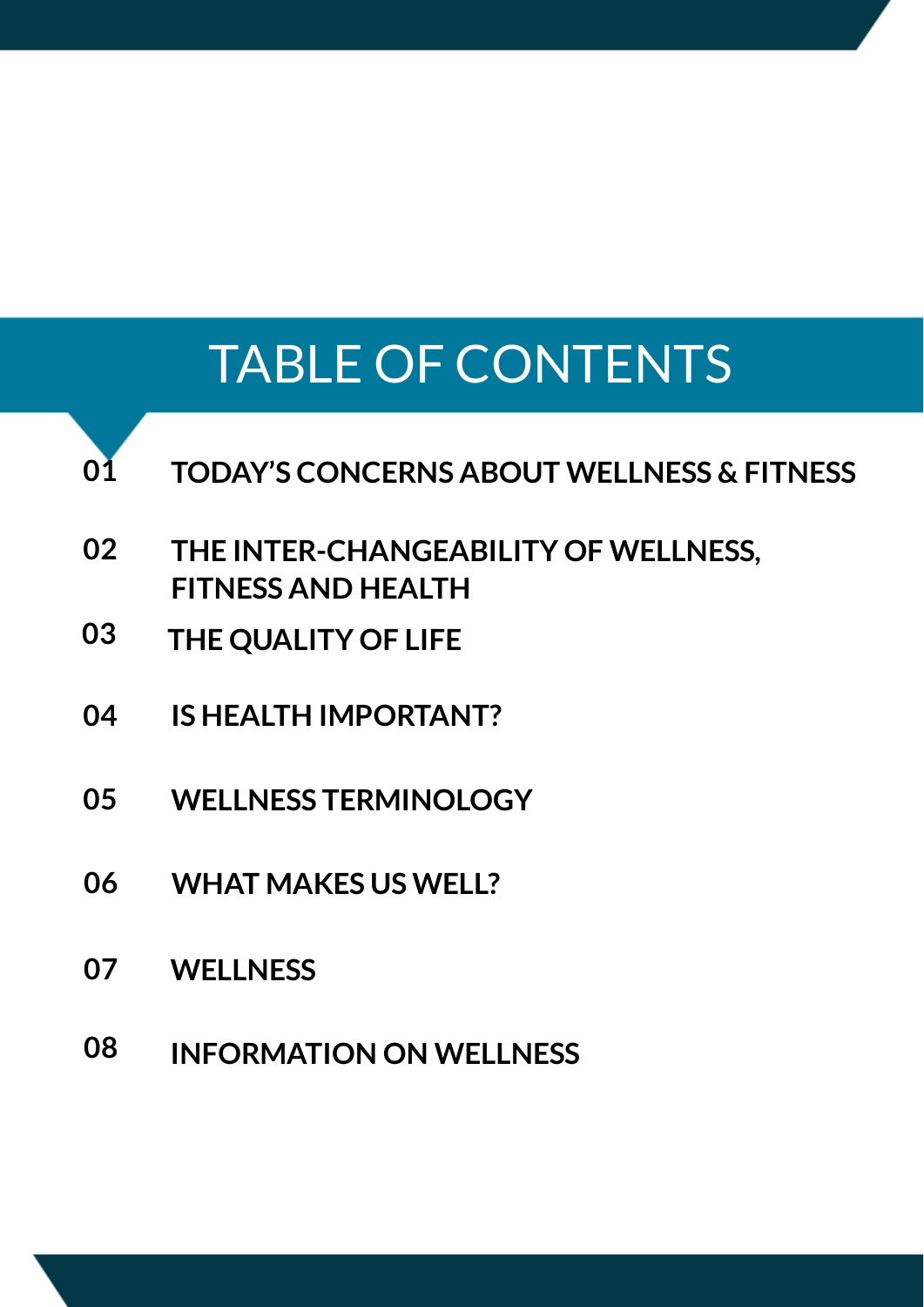## TABLE OF CONTENTS

- **09 HOW DO WE EVALUATE WELLNESS?**
- **10 WHAT ARE YOUR WELLNESS NEEDS?**
- **11 WELLNESS OF THE BODY**
- **12 WELLNESS OF THE SPIRIT**
- **13 WELLNESS OF THE MIND**
- **14 BENEFITS OF MEDITATION FOR THE WELLNESS OF OURSELVES**
- **15 DO WE NEED MEDITATION?**
- **16 QUIET REFLECTION - A B12 SHOT FOR THE SPIRIT?**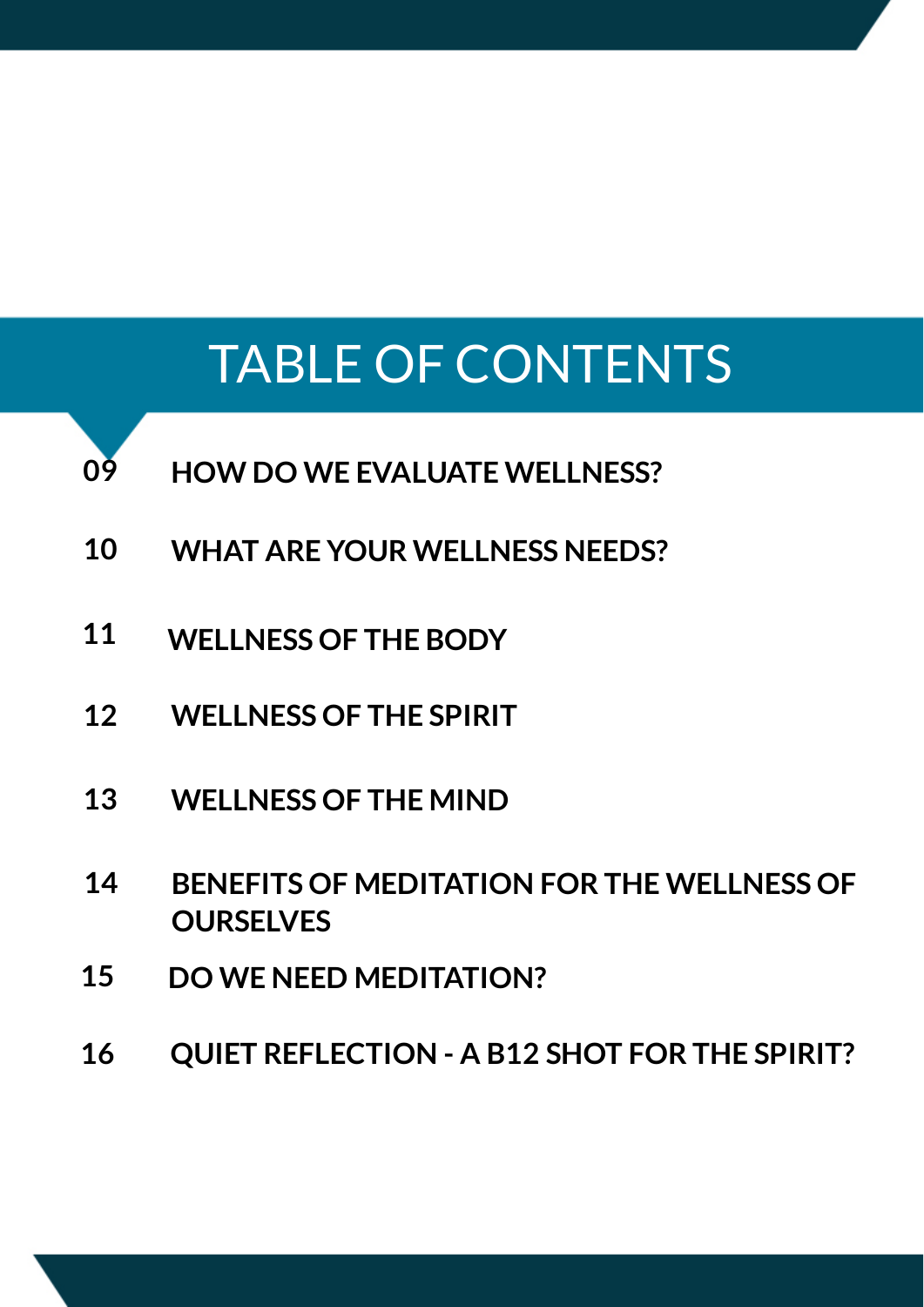#### **TODAY'S CONCERNS ABOUT WELLNESS AND FITNESS**

In this wonderful age of enlightenment and advanced medicines, we should be some ofthe most fit, most well human beings. But, you will most often find the opposite is true. So how and why has this happened? The following report takes a look at all the components that must be present for us to be fit and well. We will examine all the necessary conditions that must be met in order for us to be fit and well. And some of the more creative, fun and unique forms that self-help and medicine have taken over the last several centuries.As you read the following paragraphs, we're going to walk through some of the more generalised areas of wellness, fitness and overall good health that each and every person should strive to attain. We'll then move on to examining the various areas of individual concern, fitness, wellness, the mind,body and soul importance, and the development of good health practices. All ofthese areas are necessary for the whole wellness of the individual.

#### **THE BLISSFUL UNION OF WELLNESS AND FITNESS**

You pick up the magazines each day, and you're bombarded with health and fitness information. Advertisements and articles that are designed to impart much needed information to the reader about the state of fitness and health today, and what we as responsible citizens should do. I want you to stop, and think for just one moment.

How do you determine your current fitness and wellness levels? Does your regular doctor impart this information as you visit, does he inquire each time you go if you believe yourself to be fit and well? Probably not. Nor does he give you any method for determining the status on your own.

Fitness centers abound in this country, and most are staffed with counselors who can test your fitness level. What about your wellness level? Are they one and the same? They are not one and the same, yet they rely heavily on each other to keep you healthy.Thanks tothe advances in modern medicine, the average person's life span now exceeds seventy years.

If you stop to think,that's quite a long time to walk around on this earth. Along with the wonderful life expectancy increases, however have come the detrimental effects of overeating and unhealthy eating. It seems that as we advance in one area, we regress in others. This doesn't have to be so, however.

Reaching a place of responsibility, where we combine our physical health, with our wellness enhances those extra years of life.Being fit and being well are totally different conditions. Your wellness rating is dependent upon your immune system, and what vita-mins, supplements, and nutrition you provide for your immune system. Fit people can sometimes be unwell. And well people can sometimes be unfit. However, when you do combine the two, and use sound principles based on clean living, exercise, and healthy eating, you attain a state of equilibrium where you areboth fit and well. It is comparable to the Chinese philosophy of yin and yang. The balance that must exist in the whole relies heavily on the balancing ofthe halves.